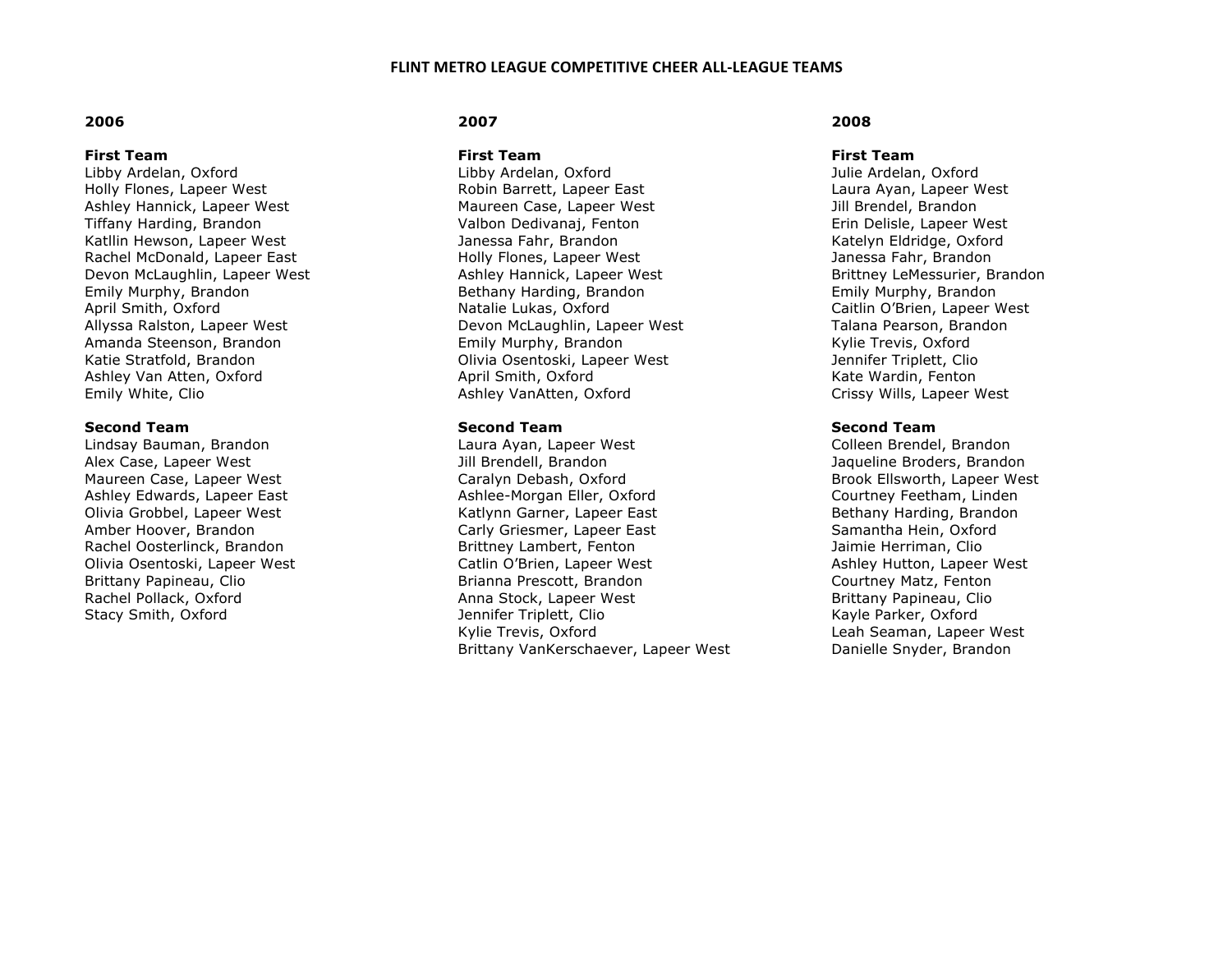## **2009**

## **First Team**

Laura Ayan, Lapeer West Colleen Brendel, Brandon Jill Brendel, Brandon Heather Champion, Lapeer East Eleni Chiatalas, Linden Cathryn Cunningham, Brandon Erin Delisle, Lapeer West Janessa Fahr, Brandon Courtney Feetham, Linden Brianna Kleinschrodt, Linden Taylor McGuffie, Lapeer East Talana Pearson, Brandon Leah Seaman, Lapeer West Jennifer Triplett, Clio Crissy Wills, Lapeer West

### **Second Team**

Dilynn Bryant, Lapeer East Brittany Burley, Brandon Alysha Crist, Swartz Creek Mary DeVault, Holly Ashlyn Dotson, Clio Stephanie Gelen, Brandon Danielle Guilfoil, Kearsley Ashley Hutton, Lapeer West Ashley Kennard, Lapeer West Brittney LeMessurier, Brandon Allie Nosek, Linden Caitlin O'Brien, Lapeer West Ashleigh Semrau, Fenton Danielle Snyder, Brandon Bri Vasha, Oxford Kayla Vuillemot, Linden

## **2010**

**First Team**

Mackenzie Bodnar, Clio Molly Bonfiglio, Oxford Colleen Brendel, Brandon Jill Brendel, Brandon Kendall Burr, Oxford Cathryn Cunningham, Brandon Stephanie Gelen, Brandon Shana Kelly, Brandon Meagan Lloyd, Lapeer East Alyssa Ruhlman, Lapeer West Leah Seaman, Lapeer West Paige Smith, Lapeer West Jessica Tigner, Clio Briselda Vasha, Oxford Crissy Wills, Lapeer West

### **Second Team**

Katilynn Anderson, Lapeer West Emily Brendel, Holly Brittany Burley, Brandon Cassie Ciaravino, Lapeer East Kelsie Conner, Clio Alysha Crist, Swartz Creek Brianna Davey, Brandon Hanna Foster, Brandon Jayce Holmgren, Linden Jessica Howell, Oxford Alyssa Kasdorf, Oxford Ashley Kennard, Lapeer West Krystal Peto, Lapeer West Alyssa Sander, Fenton Daniela Schroeck, Kearsley Alexis Womack, Brandon

# **2011**

#### **First Team**

Alanna Carpenter, Brandon, 10 Brook Ellsworth, Lapeer West, 12 Hanna Foster, Brandon, 10 Stephanie Gelen, Brandon, 12 Morgan Hodge, Clio, 12 Shana Kelly, Brandon, 12 Ashley Kennard, Lapeer West, 12 Brianna Kleinschrodt, Linden, 12 Morgan Maker, Linden, 12 Rachel Neal, Brandon, 10 Katie Nichols, Lapeer West, 12 Alyssa Ruhlman, Lapeer West, 11 Samantha Schmidt, Clio, 11 Jessica Tigner, Clio, 10 Megan Ward, Kearsley, 12

## **Second Team**

Shannon Bodette, Clio,11 Mackenzie Bodnar, Clio, 10 Cathryn Cunningham, Brandon, 11 Allison Degnan, Holly, 12 Lexi Geyer, Swartz Creek, 12 Amanda Johnston, Brandon, 9 Cori Lademan, Fenton, 11 Ashley Sciba, Brandon, 9 Brianne Senter, Linden, 10 Paige Smith, Lapeer West, 12 Cassie Sornig, Lapeer East, 12 Sarah Tiffany, Lapeer West, 12 Krysten Trottier, Lapeer West, 12 Brianna Weber, Kearsley, 12 Alexis Womack, Brandon, 10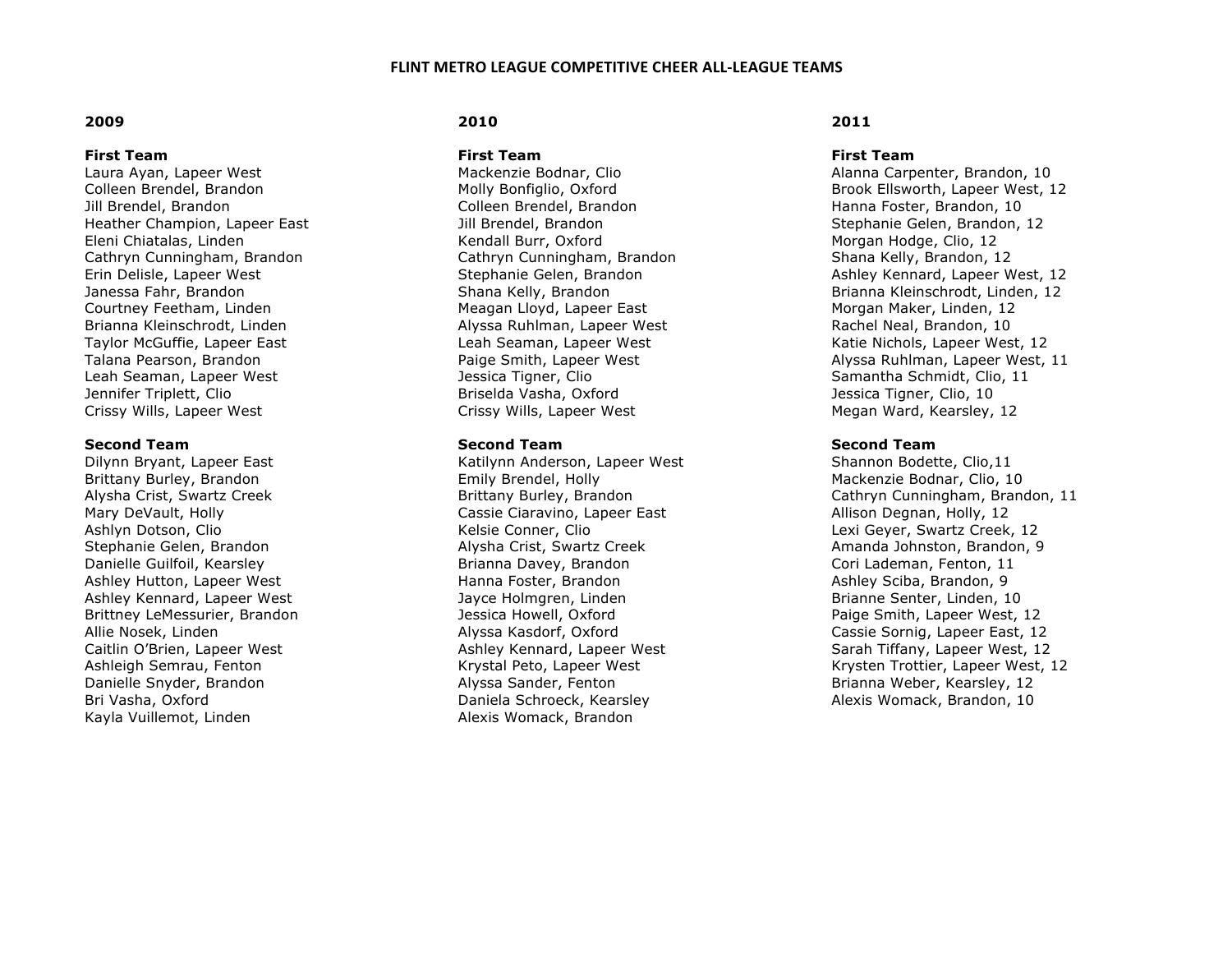## **2012**

### **First Team**

Shannon Bodette, Clio 12 Ashley Boggs, Linden 12 McKenzie Carter, Lapeer West 11 Cathryn Cunningham, Brandon 12 Ciera Davidson, Clio 12 Mallory Evans, Brandon 11 Hanna Foster, Brandon 11 Courtney Gilbert, Lapeer West 12 Amanda Johnston, Brandon 10 Lauren Mason, Kearsley 12 Rachel Neal, Brandon 11 Ravin Palma, Kearsley 10 Krystal Peto, Lapeer West 12 Alyssa Ruhlman, Lapeer West 12 Dani Struck, Kearsley 10

### **Second Team**

Autumn Burgett, Lapeer West 12 Alanna Carpenter, Brandon 11 Gloria Cavett, Swartz Creek 12 Kelcie Crandall, Linden 12 Chantel Grugel, Holly 11 Kelly Hamilton, Brandon 9 Sydney March, Kearsley 10 Olivia Parry, Brandon 10 Emily Prater, Fenton 11 Megan Townsend, Lapeer East 12 Angel Traynor, Brandon 9 Taylor White, Lapeer West 9 Jordan White, Lapeer West 11 Alyssa Williams, Kearsley 10 Rachel Yoder, Clio 12

# **2013**

**First Team** 

Mackenzie Bodnar, Clio Alanna Carpenter, Brandon McKenzie Carter, Lapeer West Mackenzie Clontz, Clio Sierra Coughlin, Brandon Megan Groat, Brandon Chantal Grugel, Holly Leiann Jordan, Lapeer West Sydney March, Kearsley Rachel Neal, Brandon Ravin Palma, Kearsley Olivia Parry, Brandon Danielle Struck, Kearsley Jordan White, Lapeer West Taylor White, Lapeer West

### **Second Team**

Hannah Bodnar, Clio Dominique Burke, Lapeer East Ashlie Foster, Kearsley Rachel Gibson, Brandon Kelly Hamilton, Brandon Ashley Johnson, Lapeer West Hunter Jordan, Lapeer West Alexis Laity, Lapeer West Miranda Lurpo, Holly Alayna Schupbach, Fenton Bri Sentei, Linden Emily Stacy, Swartz Creek Angel Traynor, Brandon Alyssa Williams, Kearsley Taylor Wood, Brandon

## **2014**

#### **First Team**

Hannah Bodnar, Clio Chloe Canterbury, Clio MacKenzie Clontz, Clio Sierra Coughlin, Brandon Arianna Gelen, Brandon Megan Groat, Brandon Kelly Hamilton, Brandon Tori Hardy, Clio Ashley Johnson, Lapeer West Sydney March, 12, Kearsley Ravin Palma, 12, Kearsley Riley Riddle, Brandon Danielle Struck, 12, Kearsley Sadie Thompson, Fenton Taylor White, Lapeer West

## **Second Team**

Hailey Baltosser, 9, Kearsley Dominique Burke, Lapeer East Hannah Farley, Fenton Hunter Harrison, Swartz Creek Savannah Holland, Clio Bailee Jackson, Linden Megan Olson, Brandon Alyssa Ponkey, Holly Taylor Robson, Clio Katie Schwerin, Brandon Bella Tindall, Lapeer West Shelby Turner, Clio Listten Wagner, Brandon Alyssa Williams, 12, Kearsley Alicia Younes, Brandon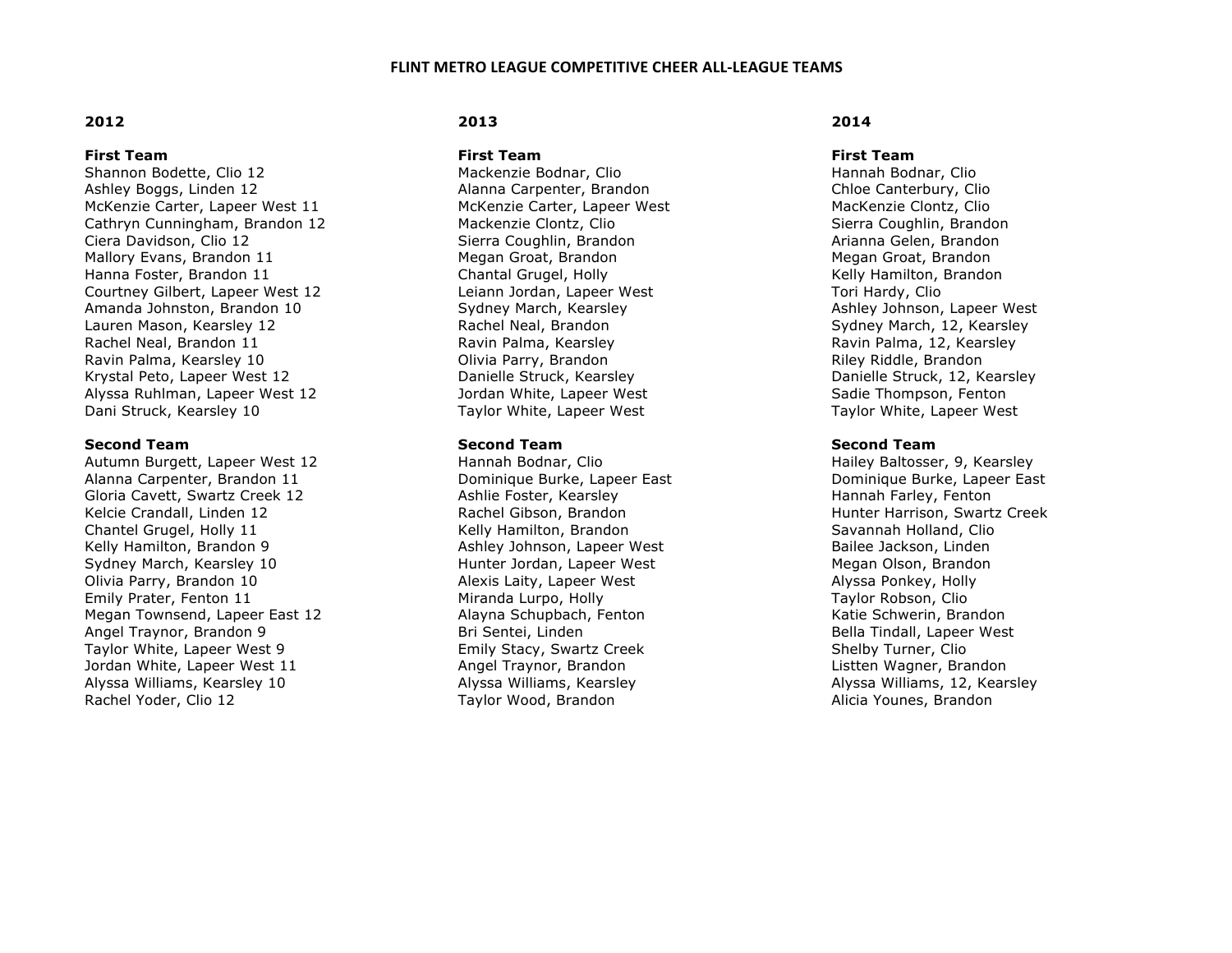## **2015**

#### **First Team**

Kaitlyn Alburtus, 10, Kearsley Hailey Baltosser, 10, Kearsley Hannah Bodnar, 12, Clio Cashay Brownlee, 12, Kearsley MacKenzie Clontz, 12, Clio Sierra Coughlin, 11, Brandon Megan Groat, 12, Brandon Kelly Hamilton, 12, Brandon Alyssa Juratich, 10, Swartz Creek McKayla Launius, 9, Clio Karsyn McClellan,10, Brandon Riley Riddle, 10, Brandon Shelby Turner, 11, Clio Lindsey Webber, 11, Swartz Creek Morgan White, 11, Linden

### **Second Team**

Kayelynn Abramski, 12, Linden D'Asia Beard, 10, Swartz Creek Morgan Ferweda,12, Clio Erin Gordon, 11, Brandon Savannah Holland, 11, Clio Hannah Kirshman, 11, Fenton Payton Levers, 12, Brandon Savanna Long, 11, Holly Elise Nasser, 11, Flushing Lindsey Payne, 11, Clio Lyndsey Redumski, 10, Kearsley Sadie Saunders, 10, Kearsley Meghan Sydow, 9, Brandon Alicia Younes, 11, Brandon

# **2016**

**First Team** 

Hailey Baltosser, 11, Kearsley D'Asia Beard, 11, Swartz Creek Racquel Cottrell, 11, Clio Sierra Coughlin, 12, Brandon Valerie Garcia, 11, Swartz Creek Arianna Gelen, 12, Brandon Kassidy Krist, 11, Kearsley Nina Lademan, 12, Fenton McKayla Launius, 10, Clio Karsyn McClellan, 11, Brandon Lindsey Payne, 12, Clio Morgan Raby, 12, Brandon Madison Teed, 11, Kearsley Nicole Thorsby, 12, Clio Alicia Younes, 12, Brandon

## **Second Team**

Makenzie Adado, 10, Clio Kaitlyn Alburtus, 11, Kearsley Teagan Arndt, 10, Brandon Jada Brown, 10, Kearsley Elisabeth Conner, 10, Clio Madison Dotson, 10, Fenton Madison Evans, 11, Brandon Alyssa Juratich, 11, Swartz Creek Maddie Liss, 12, Linden Rylee Mantei, 11, Clio Elise Nasser, 12, Flushing Jessica Richmond, 12, Holly Olivia Sizeland, 9, Brandon Listten Wagner, 12, Brandon

## **2017**

### **First Team**

Mackenzie Adado, 11, Clio Kaitlyn Alburtus, 12, Kearsley Hailey Baltosser, 12, Kearsley D'Asia Beard, 12, Swartz Creek Jada Brown, 11, Kearsley Baylie Clontz, 11, Clio Racquel Cottrell, 11, Clio Valerie Garcia, 12, Swartz Creek Kaylee Hill, 11, Kearsley Alyssa Juratich, 12, Swartz Creek Kassidy Krist, 12, Kearsley Abigailmae Koza, 11, Fenton McKayla Lauinus, 11, Clio Tessa Ryan, 10, Brandon Olivia Sizeland, 10, Brandon Julia Stocker, 10, Fenton

## **Second Team**

Alysan Betz, 9, Clio Taylor Brooks, 9, Brandon Kelly Canning, 11, Fenton Malari Charvat, 10, Clio LaRishionia Conway, 12, Flushing Kylie Cook, 10, Swartz Creek Ashley Grugel, 11, Holly Olivia Logsdon, 11, Swartz Creek Mya Mitchell, 11, Clio Sydney Palmquist, 11, Linden Sadie Saunders, 12, Kearsley Makayla Shattuck, 10, Kearsley Madison Teed, 12, Kearsley Amanda Van Ooteghem, 11, Kearsley